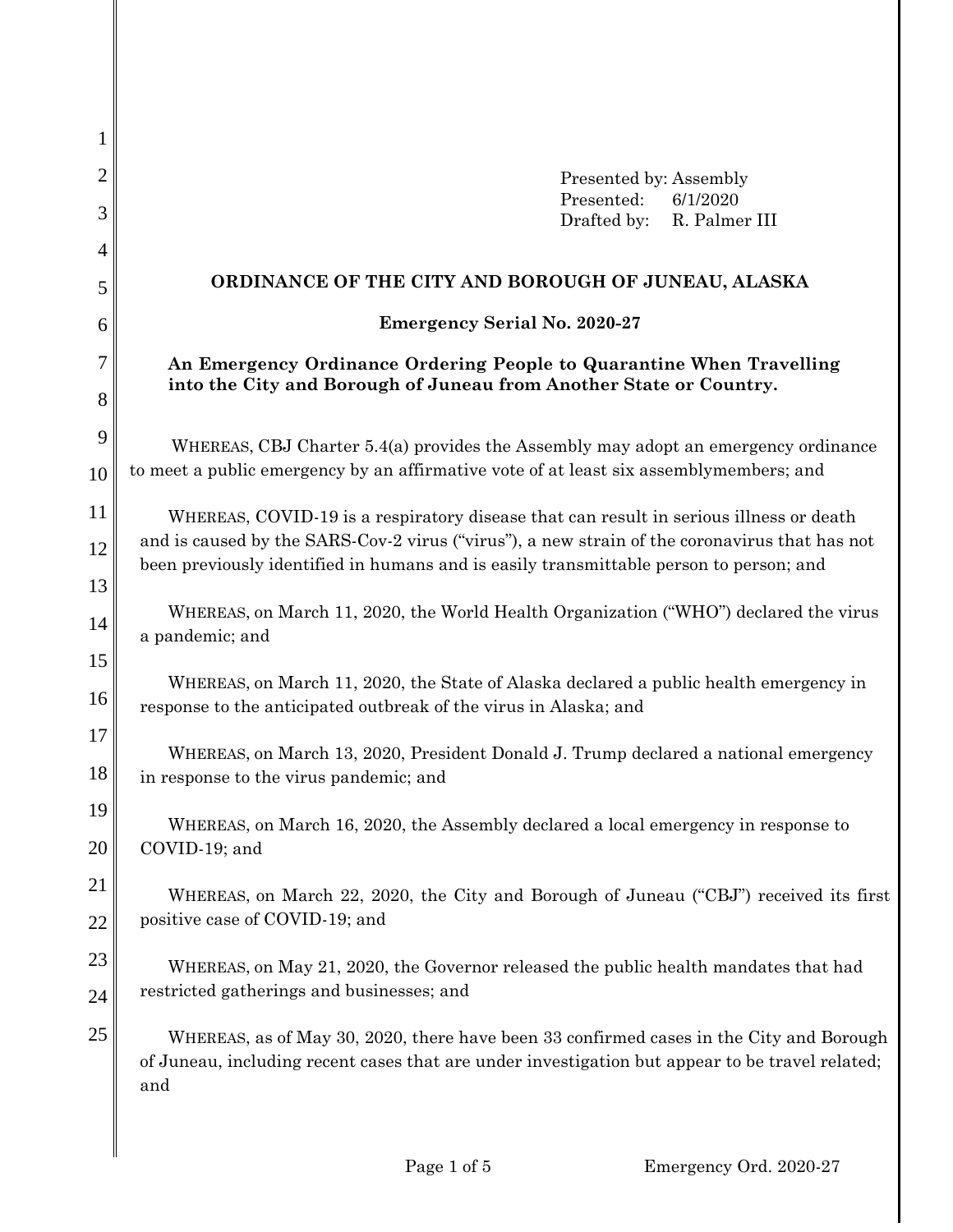24

25

WHEREAS, the City & Borough of Juneau has a commercial airport and maritime public facilities that provide hub transportation to numerous other communities in Southeast Alaska; and

WHEREAS, Alaska has had an increase in the number of COVID-19 cases since the State of Alaska reopened on May 22, 2020, including a number of travelers and multiple cases under investigation as of May 31, 2020; and

WHEREAS, State of Alaska Health Mandate 10 (self-quarantine order for travelers from outside of Alaska) was one of the primary measures that flattened the curve while properly balancing the interests of people traveling to Alaska; and

WHEREAS, on May 28, 2020, the Assembly discussed an interest of extending a selfquarantine order if Health Mandate 10 expired on June 2, 2020; and

WHEREAS, on May 29, 2020, the Governor described that he intended to only extend the Health Mandate 10 as written until June 5, 2020, and more information would be released during the week of June 1, 2020;

THEREFORE BE IT ENACTED BY THE ASSEMBLY OF THE CITY AND BOROUGH OF JUNEAU, ALASKA:

**Section 1. Classification.** This ordinance is a non-code ordinance.

## **Section 2. International and Interstate Quarantine Order.**

- (a) **General Quarantine Order.** All people arriving in Juneau, Alaska, from out-ofstate whether resident, worker, or visitor, are required to self-quarantine for 14 days
	- and monitor for COVID-19 illness. Arriving residents and workers in self**-**
	- quarantine, should work from home, unless you support critical infrastructure as
		- outlined in the *Alaska Essential Services and Critical Workforce Infrastructure* 
			- *Order* (formerly State Attachment A).
			- /

/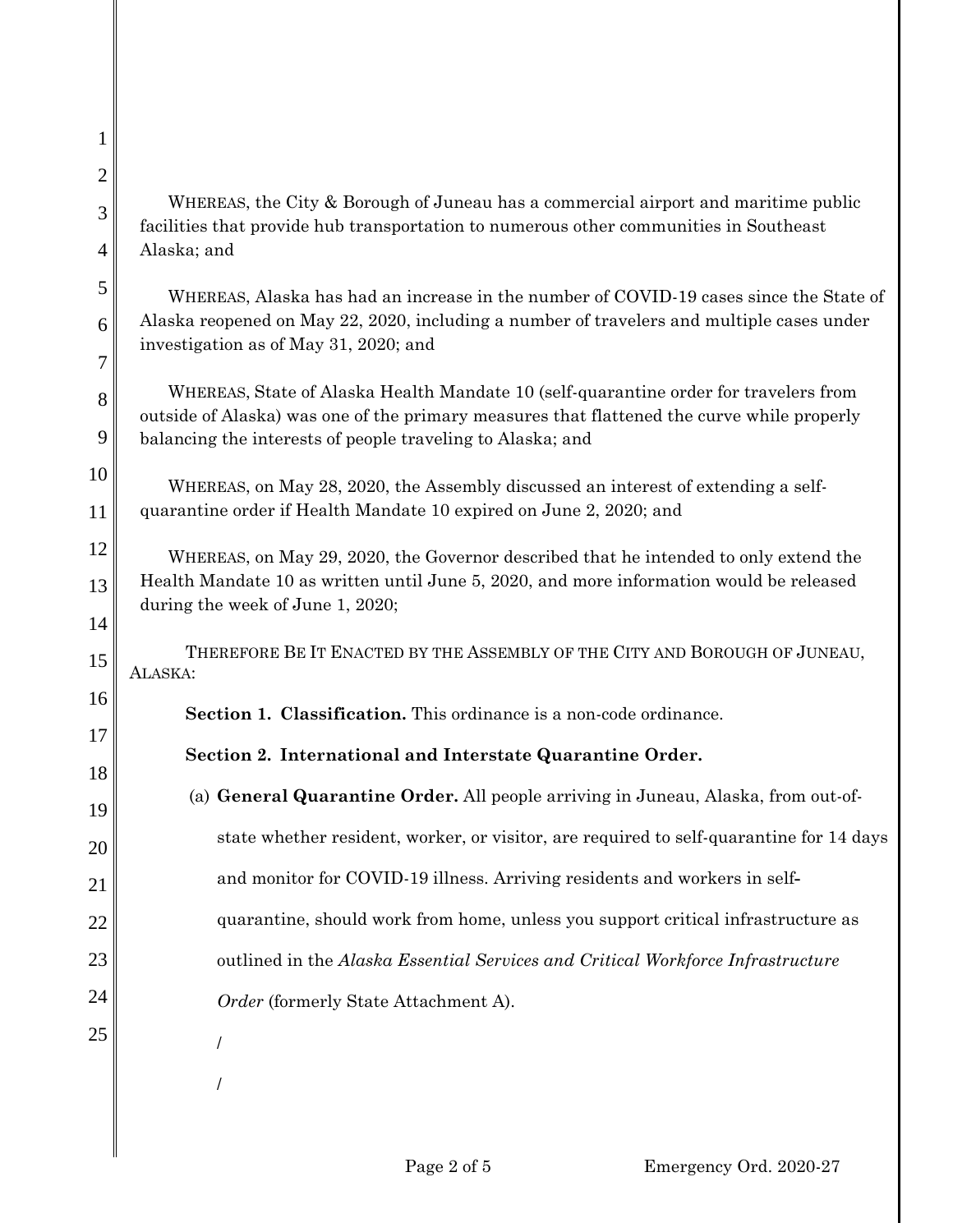| 1        |                                                                                     |
|----------|-------------------------------------------------------------------------------------|
| 2        | Upon arrival into Juneau, Alaska, from another state or country, you must:          |
| 3        | (1) Proceed directly from the port of entry to your designated quarantine location, |
| 4        | which is the location identified and affirmed by you on the mandatory Travel        |
| 5        | Declaration Form.                                                                   |
| 6<br>7   | (A) If you are a resident, your designated quarantine location is your residence.   |
| 8        | (B) If you are a visitor or worker, your designated quarantine location is your     |
| 9        | hotel room or rented lodging.                                                       |
| 10       | (2) Remain at your designated quarantine location for a period of 14 days, or the   |
| 11       | duration of your stay in Alaska, whichever is shorter.                              |
| 12       | (A) You must not visit any public spaces, including, but not limited to pools,      |
| 13       | meeting rooms, fitness centers, or restaurants.                                     |
| 14       | (B) You may leave your designated quarantine location for medical                   |
| 15       | emergencies or to seek medical care.                                                |
| 16       | (C) You may leave your designated quarantine location to participate in an          |
| 17<br>18 | outdoor recreation activity (i.e. fishing, hiking, hunting) individually or         |
| 19       | with no more than five other individuals total during the quarantine                |
| 20       | period, so long as (1) you comply with social distancing requirements and           |
| 21       | (2) go directly from the quarantine location to the recreation activity and         |
| 22       | directly back to the quarantine location.                                           |
| 23       | (D) Do not allow visitors in or out of your designated quarantine location          |
| 24       | other than a physician, healthcare provider, or individual authorized to            |
| 25       | enter the designated quarantine location by the Emergency Operation                 |
|          | Center.                                                                             |
|          |                                                                                     |

 $\mathsf{l}$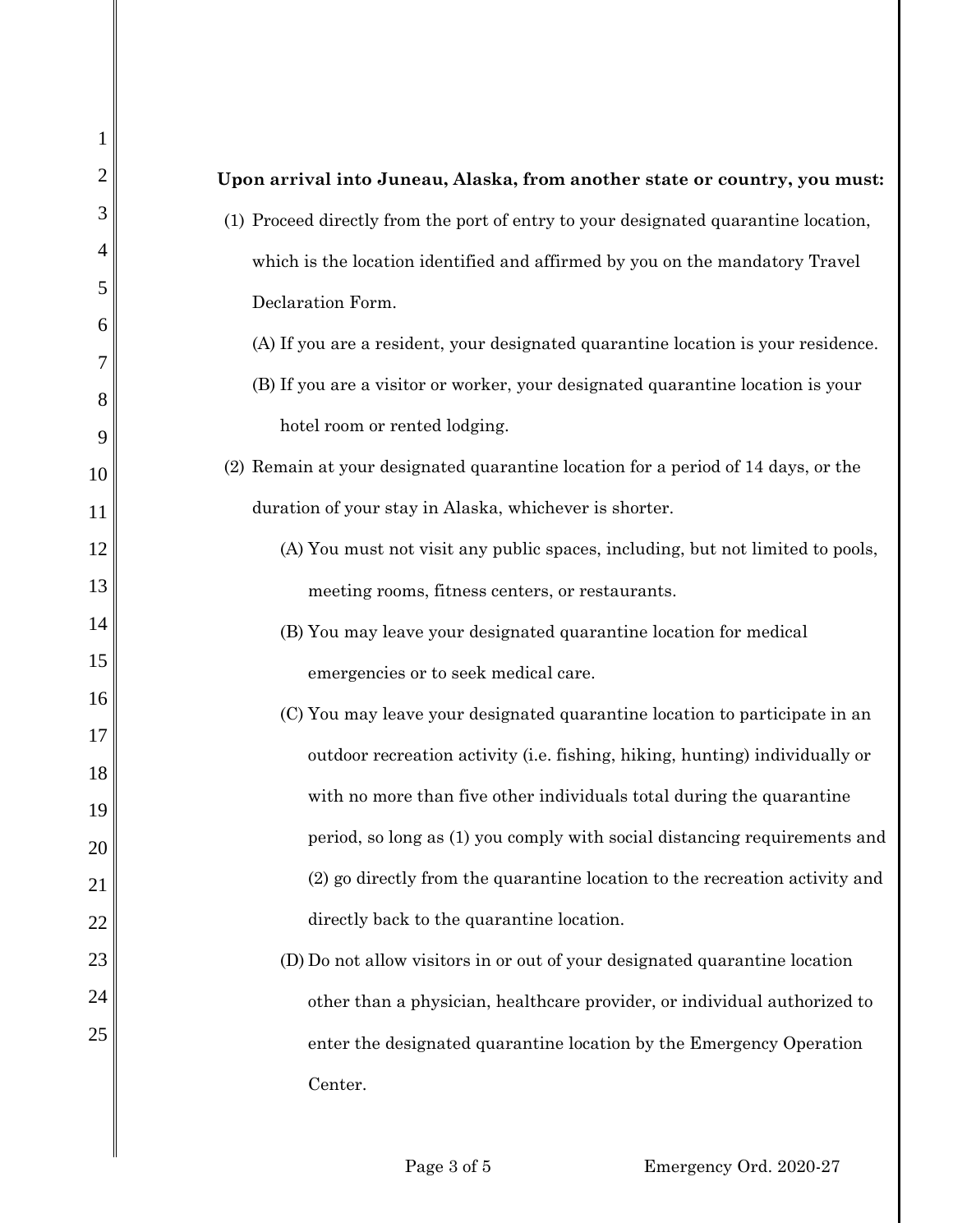(E) Comply with all rules or protocols related to your quarantine as set forth by your hotel or rented lodging.

1

2

3

4

5

6

7

8

9

10

11

12

13

14

15

16

17

18

19

20

21

22

23

24

25

(F) If there are other individuals in your residence, hotel room, or rented lodging, you are required to comply with social distancing guidelines.

(b) **Critical Infrastructure Exemption.** Except as modified in an approved plan, a critical infrastructure business or employee must comply with the general quarantine requirements of this ordinance. Critical infrastructure is vital to keeping the City and Borough of Juneau safe, and as a result businesses and employees of critical infrastructure industries must take special care to protect their staff and operations during this pandemic. If your business is included in *Alaska Essential Services and Critical Workforce Infrastructure Order* (Attachment A), and your workers must travel to enter Alaska, you must submit a plan or protocol for maintaining critical infrastructure to the **City and Borough of Juneau Manager's Office** (Managers\_Office@juneau.org) **by 3:00 p.m. June 8, 2020.** This plan must outline how you will avoid the spread of COVID-19 and not endanger the lives of the communities in which you operate, or others who serve as a part of that infrastructure, or the ability of that critical infrastructure to function. A business that has a critical infrastructure COVID-19 plan approved by the State of Alaska may satisfy this requirement by submitting the approved plan to the Manager's Office.

(c) **Guides and lodges.** Fishing, hunting, and recreation activity guides and lodges provide meaningful opportunities for people to be outside in Alaska during the summer but such businesses must take precautions to manage the COVID-19 transmission risk